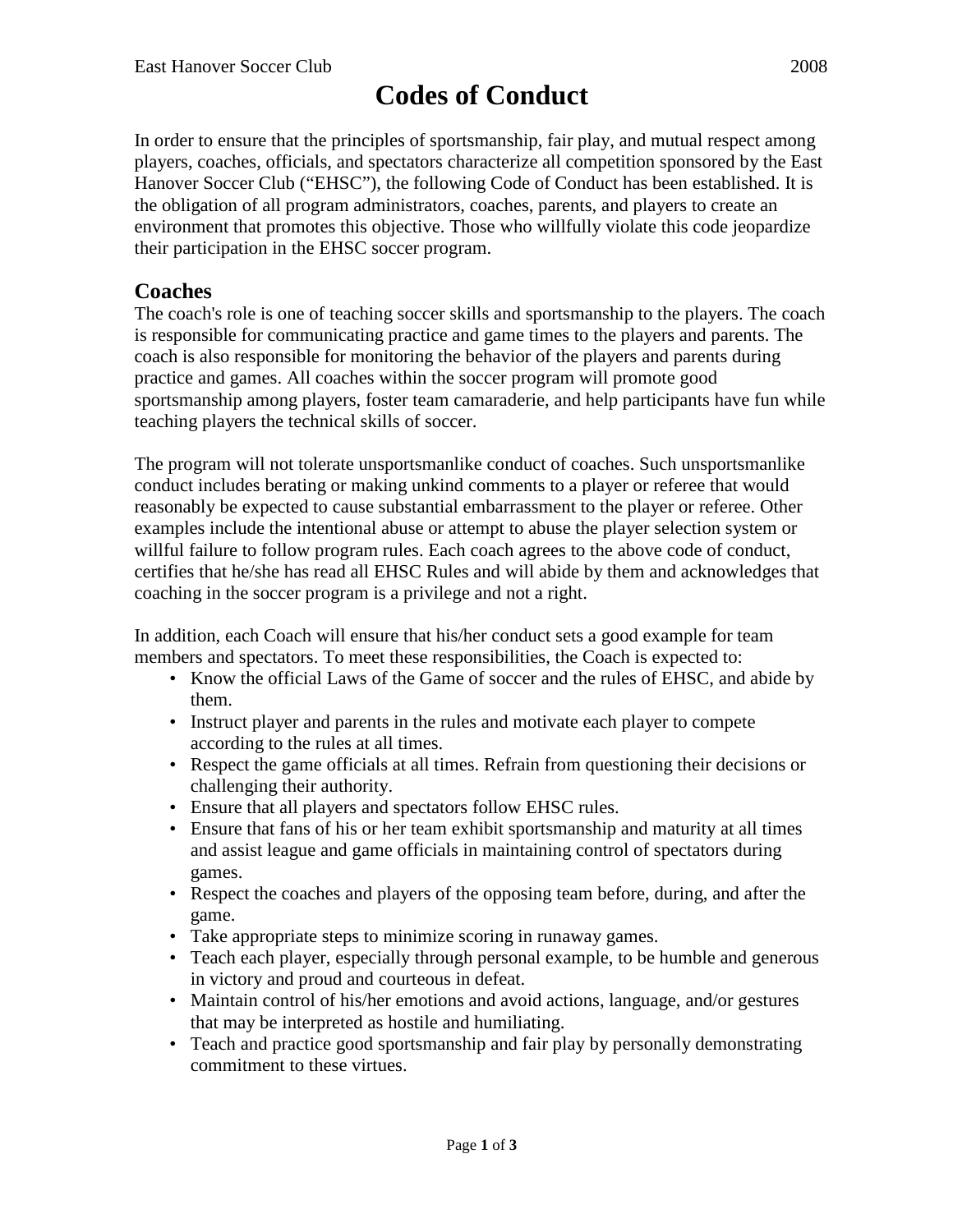East Hanover Soccer Club 2008

- Promote the concept that soccer is merely a game, and those players and coaches on other teams are opponents, not enemies.
- Refrain from using any language that would be considered offensive in nature including all forms of profanity.

## **Players**

Every player is expected to:

- Know and respect the rules of soccer and EHSC and abide by them at all times.
- Show respect and courtesy to officials and coaches by following their instructions and directions.
- Respect the game officials and refrain from addressing them or commenting on their decisions during or after the game.
- Maintain control of his/her emotions, avoiding the use of abusive or profane language, taunting or humiliating remarks, and/or gestures and physical assault upon another player at any time.
- Respect the coaches and players of the opposing team and display sportsmanship at the conclusion of a game and be humble and generous in victory and proud and courteous in defeat.
- Follow all Association rules, respecting at all times the property of others.
- Promote the concept that soccer is merely a game, and those players and coaches on other teams are opponents, not enemies.
- Refrain from using any language that would be considered offensive in nature including all forms of profanity.

# **Parents and Spectators**

The parents' role is one of support to the players and coaches. Parents should not engage in "coaching" from the sidelines, criticizing players, coaches or game officials or trying to influence the makeup of the team at any time.

Every parent and spectator is expected to:

- Learn and respect the rules of soccer and the rules of the EHSC.
- Show respect and courtesy to game officials, coaches, and players at all times.
- Respect the game officials and refrain from questioning their decisions or from addressing them in a loud, disrespectful, or abusive manner.
- Cheer for your child's team in a positive manner, refraining at all times from making negative or abusive remarks about the opposing team. Maintain control of your emotions and avoid actions, language, and/or gestures that may be interpreted as hostile and humiliating.
- Ensure that your child is at all games and practices at the required time or provide the coach with an appropriate excuse beforehand.
- Demonstrate appropriate gestures of sportsmanship at the conclusion of a game, win or lose.
- Teach and practice good sportsmanship and fair play by personally demonstrating commitment to these virtues.
- Promote the concept that soccer is merely a game, and those players and coaches on other teams are opponents, not enemies.